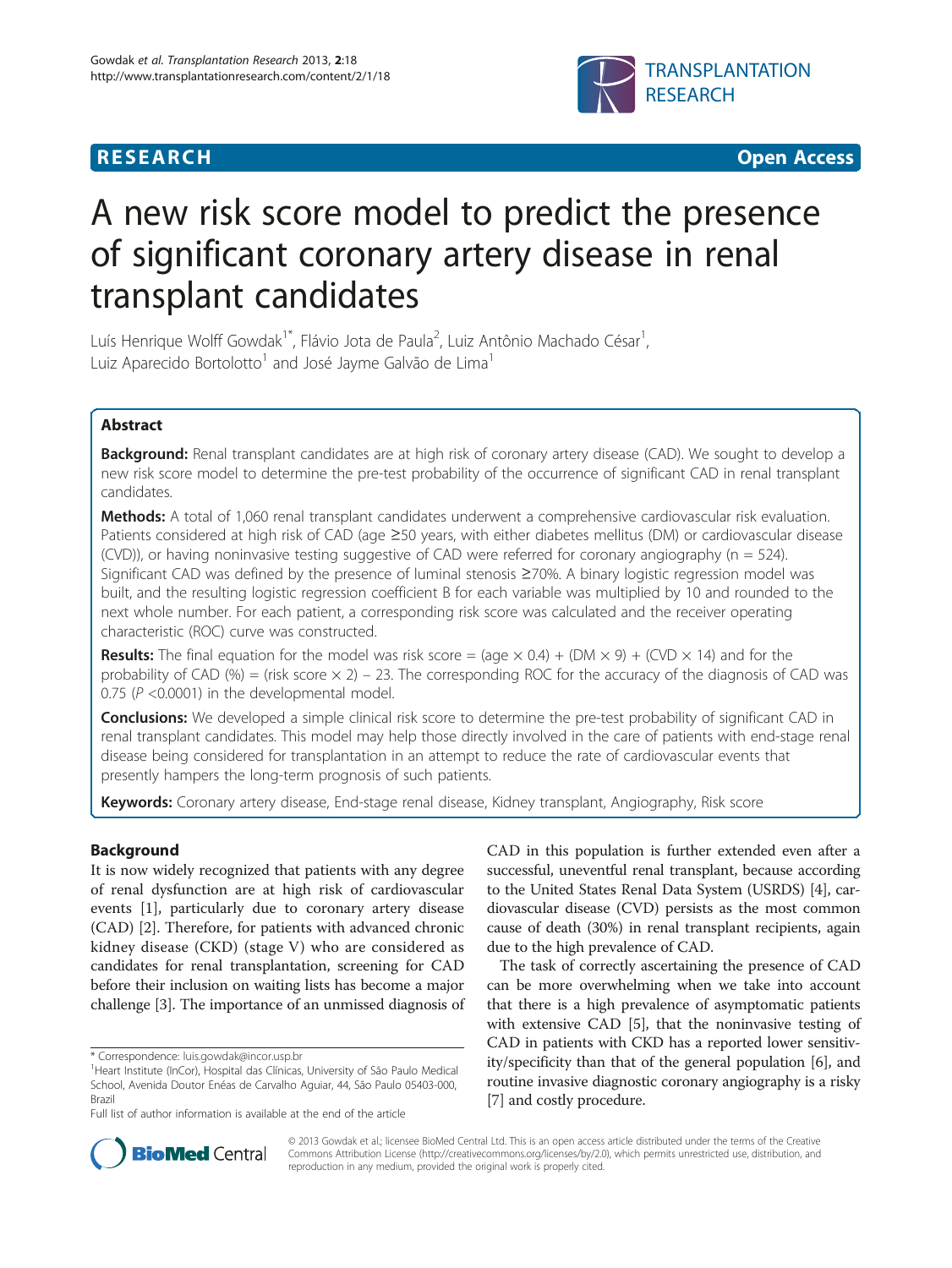Thus, two major transplant associations, the American Society of Transplantation (AST) [\[8](#page-7-0)] and the European Renal Association - European Dialysis and Transplant Association (ERA-EDTA) [[9](#page-7-0)] have established their own guidelines for cardiovascular risk assessment among potential kidney transplant recipients. Although they are slightly different, both guidelines have identified three clinical characteristics associated with an intermediate- to high-risk probability of CAD: age ≥50 years, diabetes mellitus (DM), and/or evidence of CVD (symptomatic CAD, previous myocardial infarction, and/or congestive heart failure). The discrimination between low- and highrisk patients for CAD seems straightforward when no clinical risk factors are present; in this scenario, low-risk patients can safely undergo transplantation without further cardiac evaluation [\[10\]](#page-7-0). According to these guidelines, patients at intermediate-risk (by ERA-EDTA) or high-risk (by AST) for CAD would undergo noninvasive testing, and if the test yields a positive result, then coronary angiography is warranted. Even though these guidelines have been in use for a decade or so, their impact on the diagnosis of pre-transplant CAD has not been as strong as first assumed; in fact, there is still an open discussion on what should be the best approach to diagnose CAD in high-risk renal transplant candidates [\[3\]](#page-6-0).

The purpose of the present study was to develop and validate a simple, new risk score model to determine the pre-test probability of any renal transplant candidate of having significant CAD during cardiovascular risk assessment before a patient's inclusion on waiting lists, based on the presence of the aforementioned risk factors for CAD.

# Patients and methods

# Patient selection and study protocol

Between 1998 and 2012, 1,060 patients with chronic renal disease stage V on maintenance hemodialysis were referred for cardiovascular risk assessment before inclusion on kidney transplant waiting lists. All patients underwent a comprehensive cardiovascular risk evaluation as described elsewhere [\[2](#page-6-0)]. Briefly, we obtained from all patients a medical history and performed a physical examination with special interest in evidence of previous and/or current CVD. We also performed resting 12-lead electrocardiography (ECG), transthoracic echocardiography (TTE), and myocardial perfusion scanning by single-photon emission computed tomography (SPECT)  $Tc^{99m}$  sestamibi after pharmacological stress with dipyridamole. Patients considered at high risk for CAD (age ≥50 years, or diabetes (types 1 or 2), or having CVD, such as angina, previous myocardial infarction or stroke, left ventricular dysfunction, or extracardiac atherosclerosis), or having noninvasive testing suggestive of CAD (39.5% of the non-diabetic, or without CVD), were eligible for the study. For the

purpose of this study, the definition of CVD was widened to include other clinical presentations of atherosclerosis, such as previous stroke or transient ischemic attacks, peripheral artery disease (PAD), or both together. PAD was defined by finding during physical examination an absence of the peripheral distal pulses. Intermittent claudication was not considered for the diagnosis of PAD.

Significant CAD was arbitrarily defined as luminal stenosis ≥70% in one or more epicardial arteries by visual estimation from two independent experts.

Following the study protocol, 524 patients fulfilled the high-risk criteria for CAD and were further referred for coronary angiography, therefore, comprising the study population for the present investigation.

This study was approved by the institutional ethics committee and conducted according to the Declaration of Helsinki [\[11](#page-7-0)]. All subjects provided a signed, written informed consent at entry into the study, and all patients agreed with the invasive assessment using coronary angiography. After inception, patients were treated according to the current guidelines for treatment of patients with, or at high-risk for, CVD [[12,13\]](#page-7-0) including 72 patients referred for myocardial revascularization procedures (coronary artery bypass grafting (CABG) or percutaneous coronary intervention (PCI)). After cardiovascular risk stratification, patients were referred back to the renal transplant unit for follow-up and inclusion/exclusion in transplant waiting lists.

# Model development

To develop the risk score model, approximately 50% of the study population was randomly selected, whereas the remaining half of the population was used to validate the model. Table [1](#page-2-0) shows the main characteristics of patients in the 'model group'  $(n = 259; 49.4%)$  and in the 'validation group' ( $n = 265$ ; 50.6%).

A binary logistic regression model was built from the set of three clinically relevant candidate variables, namely age, diabetes (yes/no), and overt CVD (known atherosclerotic disease including CAD, cerebrovascular disease or PAD, or heart failure). Findings of myocardial perfusion scan were not considered in this model since it would defeat the purpose of having a simple, fast, applicable, clinically-based model, without any further testing. The logistic regression coefficient B for each variable was multiplied by 10 and rounded to the next whole number. For each patient, a corresponding risk score was calculated based on the logistic regression model and the area under the receiver operating characteristic (ROC) curve ( $AUC_{ROC}$ ) was constructed for the diagnosis of significant CAD. Finally, the prevalence of significant CAD for each risk score was determined, and a final linear regression model between risk score and the probability of CAD was calculated. All statistical analyses were performed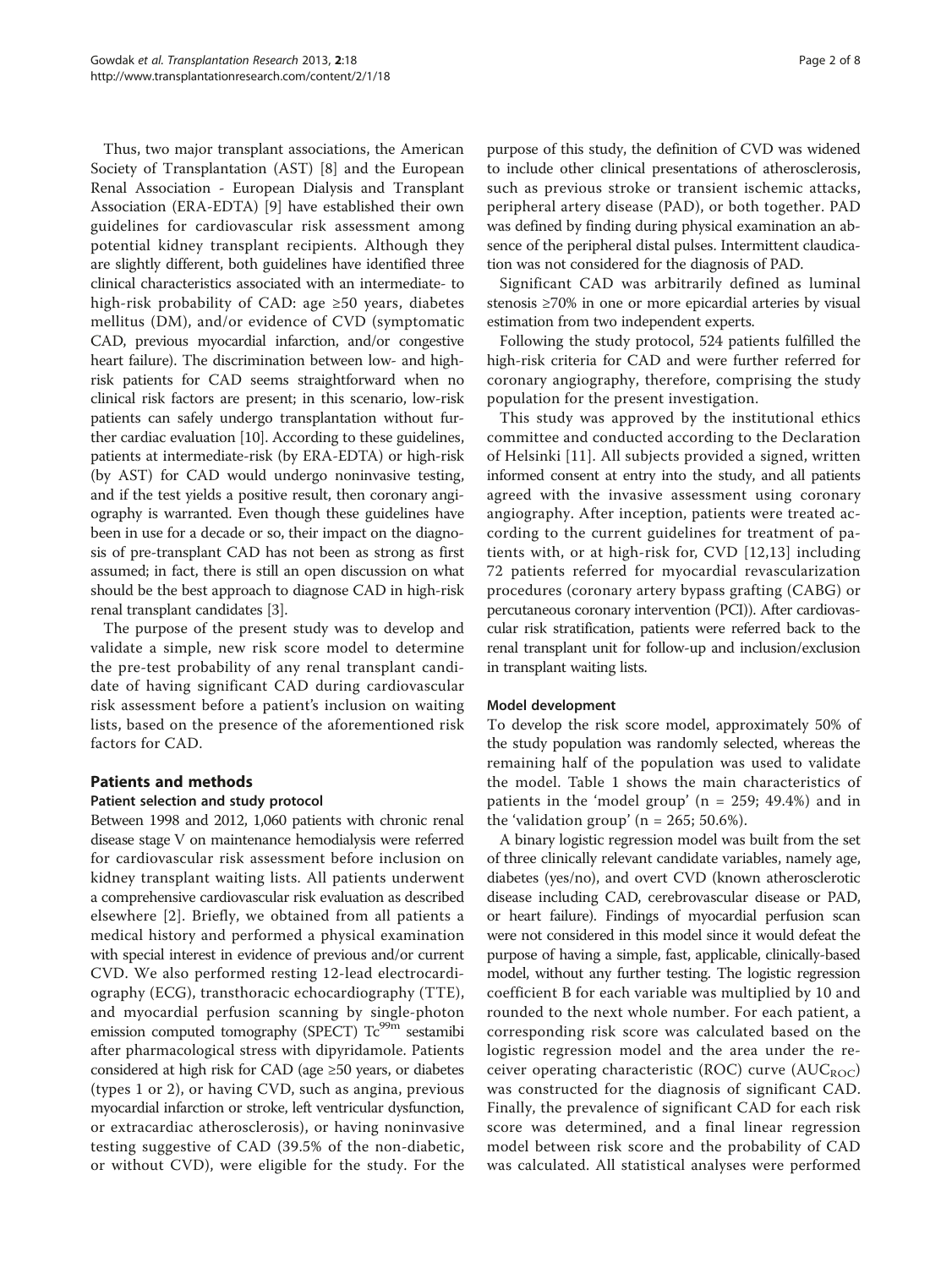<span id="page-2-0"></span>Table 1 Main characteristics of the study population

| Variable                  | Model group<br>$(n = 259)$ | Validation group<br>$(n = 265)$ | P value |
|---------------------------|----------------------------|---------------------------------|---------|
| Age (years)               | $56.8 \pm 8.4$             | $55.8 \pm 9.1$                  | 0.21    |
| Male gender (%)           | 69.8                       | 67.3                            | 0.57    |
| Caucasian (%)             | 65.5                       | 69.5                            | 0.34    |
| Hypertension (%)          | 89.8                       | 91.1                            | 0.66    |
| Diabetes (%)              | 46.7                       | 45.7                            | 0.86    |
| Smoking (%)               | 22.4                       | 23.0                            | 0.92    |
| Overweight/obesity (%)    | 59.2                       | 52.8                            | 0.14    |
| Dyslipidemia (%)          | 45.9                       | 39.0                            | 0.13    |
| Previous MI (%)           | 12.9                       | 11.1                            | 0.59    |
| Angina (%)                | 25.5                       | 24.2                            | 0.76    |
| Previous stroke (%)       | 12.5                       | 11.9                            | 0.89    |
| PAD (%)                   | 28.6                       | 29.0                            | 1.00    |
| Heart failure (%)         | 10.2                       | 13.4                            | 0.28    |
| Significant CAD (%)       | 45.1                       | 52.4                            | 0.10    |
| Any CVD (%)               | 45.5                       | 48.7                            | 0.48    |
| BMI ( $kg/m2$ )           | $26.1 \pm 4.5$             | $25.7 \pm 4.7$                  | 0.29    |
| SAP (mmHg)                | $167 \pm 31$               | $167 \pm 33$                    | 0.95    |
| DAP (mmHg)                | $97 \pm 16$                | $96 \pm 17$                     | 0.41    |
| Glucose level (mg%)       | $122 \pm 64$               | $130 \pm 98$                    | 0.30    |
| Hematocrit (mg%)          | $37 \pm 5$                 | $36 \pm 6$                      | 0.06    |
| Cholesterol (mg%)         | $182 \pm 47$               | $178 \pm 48$                    | 0.32    |
| Triglycerides (mg%)       | $158 \pm 100$              | $161 \pm 130$                   | 0.73    |
| Creatinine (mg%)          | $8.7 \pm 2.7$              | $8.5 \pm 2.9$                   | 0.40    |
| Time on dialysis (months) | $36 \pm 37$                | $37 \pm 43$                     | 0.79    |
| LVEF (%)                  | $62 \pm 13$                | $61 \pm 12$                     | 0.49    |

BMI, body mass index; CAD, coronary artery disease; CVD, cardiovascular disease; DAP, diastolic arterial pressure; LVEF, left ventricular ejection fraction; MI, myocardial infarction; PAD, peripheral artery disease; SAP, systolic arterial pressure.

using the commercially available statistical package SPSS, version 13 (SPSS Inc, Chicago, IL, USA).

#### Model validation

After the model was completed, the risk score for the remaining patients was calculated from the final model equation based on their individual values for the risk factors. Using this score, sensitivity and false positive fractions were calculated for all possible threshold values, regarding the presence of significant CAD. The  $AUC_{ROC}$ was calculated with 95% confidence intervals.

# Results

# The risk score model

Table 2 shows the results of the logistic regression used to develop the new risk score for significant CAD in renal transplant candidates. All three variables entered the model

### Table 2 Variables in the equation

| Variable                                    | В | SE <b>SE</b> | Wald df                         | Sig | Exp(B) Score |     |
|---------------------------------------------|---|--------------|---------------------------------|-----|--------------|-----|
| Age                                         |   |              | 0.039 0.016 5.827 1 0.016 1.040 |     |              | 0.4 |
| $DM (+)$                                    |   |              | 0.853 0.278 9.423 1 0.002 2.347 |     |              |     |
| $CVD (+)$ 1.392 0.278 25.153 1 0.0001 4.023 |   |              |                                 |     |              | 14  |

CVD, cardiovascular disease; df, degrees of freedom; DM, diabetes mellitus; Exp(B), exponentiation of the B coefficient; SE, standard error; Sig, significance.

with  $P$  value <0.05. The corresponding B coefficient was used to assign a specific value as a risk score.

The final equation for the developmental model is:

Risk score = 
$$
(Age \times 0.4) + (DM \times 9)
$$
  
+  $(CVD \times 14)$  (1)

where age in years,  $DM/CVD$  if yes = 1

Figure 1 shows the corresponding ROC curve and Table [3](#page-3-0) shows the  $AUC_{ROC}$  for this model.

# The validation model

After establishing the new risk score model, we validated it in a new set of renal transplant candidates. Figure [2](#page-3-0) and Table [4](#page-3-0) show the results of the new risk score in this population.

### Prevalence of significant CAD according to the risk score

To have a final model to predict the probability of significant CAD based only on three clinical variables, we determined the prevalence of significant CAD as disclosed by invasive angiography for each score among renal transplant candidates. Figure [3](#page-4-0) shows the resulting scatter plot for patients with different score points

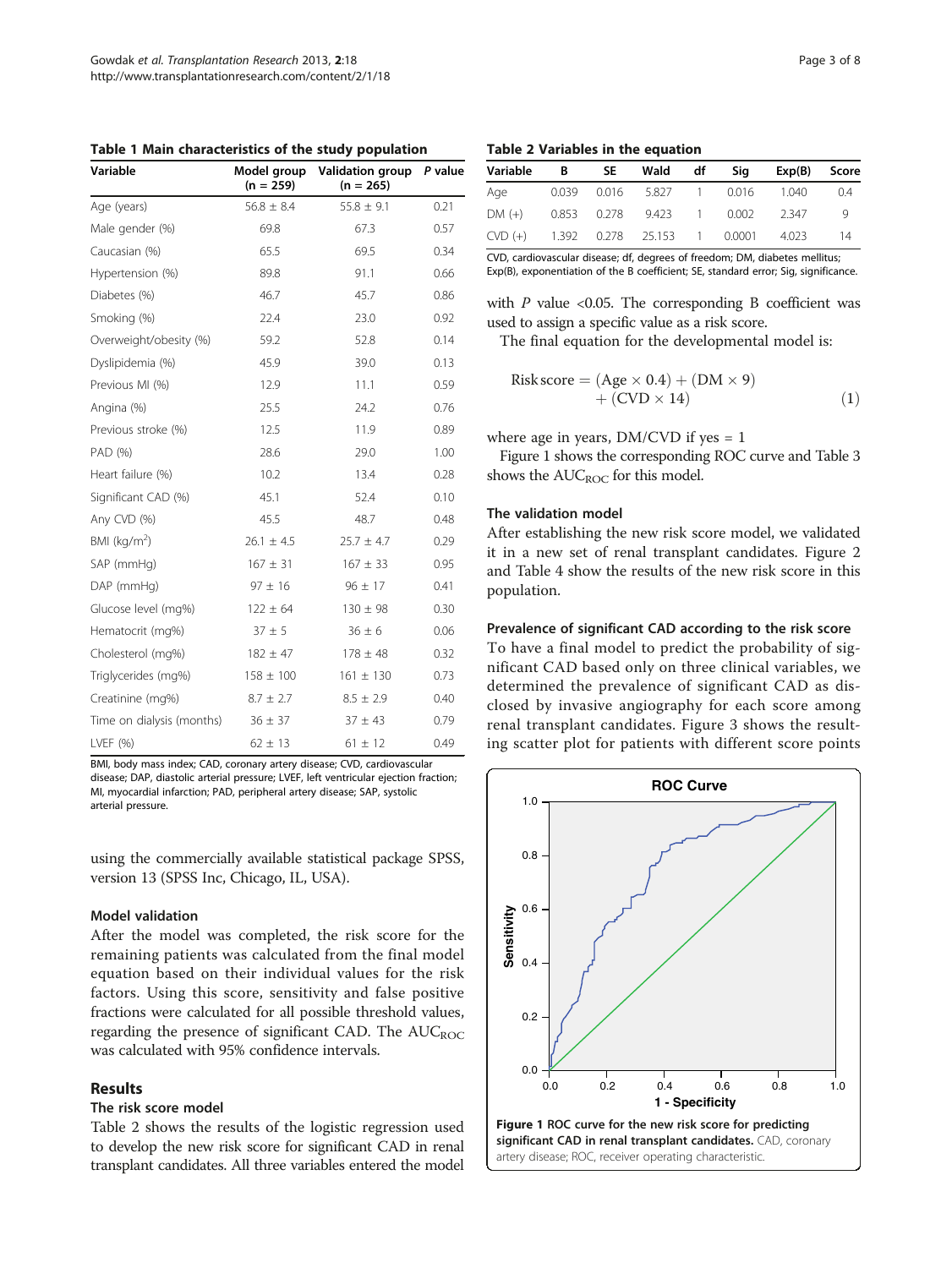<span id="page-3-0"></span>Table 3  $AUC_{ROC}$  (developmental model)

| Area  | SE(a) | Asymptotic<br>sig(b) | Asymptotic 95% confidence interval |             |  |  |
|-------|-------|----------------------|------------------------------------|-------------|--|--|
|       |       |                      | Lower bound                        | Upper bound |  |  |
| 0.748 | 0030  | 0.0001               | 0.689                              | 0.807       |  |  |

AUC<sub>ROC</sub>, area under the receiver operating characteristic curve; SE, standard error; sig, significance.

and the corresponding prevalence of significant CAD. Note that there is a good relationship between the score and the probability of CAD with a regression coefficient  $(R^2)$  of 0.81 (P < 0.0001).

The resulting equation for the linear model is:

Probability of CAD = (Risk-score 
$$
\times 2
$$
)-23 (2)

#### The final model

We can combine equations ([1\)](#page-2-0) and (2) into a single equation to get the expected probability of any patient with chronic renal disease stage V to have significant CAD during cardiovascular risk assessment before renal transplantation, as follows:

Probability of CAD = 
$$
\{[(Age \times 0.4) + (DM \times 9) + (CVD \times 14)] \times 2\} - 23
$$
 (3)

For example, a nondiabetic 40-year-old patient with no evidence of CVD will have an expected probability of having significant CAD of:



Table 4  $AUC_{ROC}$  (validation model)

| Area  | SE(a) | Asymptotic<br>sig(b) | Asymptotic 95% confidence interval |             |  |  |
|-------|-------|----------------------|------------------------------------|-------------|--|--|
|       |       |                      | Lower bound                        | Upper bound |  |  |
| 0.696 | 0032  | 0.0001               | 0.633                              | 0759        |  |  |

 $AUC_{ROC}$ , area under the receiver operating characteristic curve; SE, standard error; sig, significance.

Probability of CAD =  $\{[(40 \times 0.4) + (0 \times 9) + (0 \times 14)] \times 2\}$  - 23<br>Probability of CAD = 9% (6.4–11.6%) Probability of CAD =  $9\%(6.4-11.6\%)$ 

On the other hand, a 65-year-old diabetic patient with PAD will have an expected probability of having significant CAD of:

Probability of CAD =  $\{[(65 \times 0.4) + (1 \times 9) + (1 \times 14)] \times 2\}$  - 23<br>Probability of CAD – 75% (68.6–81.4%) Probability of CAD =  $75\%(68.6-81.4%)$ 

# Curves for the expected probability of CAD

Based on the final model, we constructed different curves for the expected probability of significant CAD in renal transplant candidates according to the patient's age, and the presence or absence of diabetes or CVD. Figure [4](#page-5-0) shows those curves.

### Number needed to screen

Based on previous data from our group [\[2](#page-6-0)], the estimated 1-year absolute risk of fatal/non-fatal major adverse cardiovascular events (MACE) for patients with CKD stage V is 13% for patients with CAD ≥70% and 2% for patients with CAD <70%. Table [5](#page-5-0) shows that, for an estimated 40% prevalence of having significant CAD by the newly developed risk score model, the number needed to screen using coronary angiography to identify one cardiovascular event excess related to CAD is 25.

#### **Discussion**

In this study, we developed and validated a new, simple risk score to predict the probability of significant CAD among asymptomatic, potential renal transplant candidates. This model was defined based on three clinical characteristics previously identified by both the AST and the ERA-EDTA, which indicate intermediate- to high-risk for CAD. Using these three variables, we were able to define a formula to easily predict the pre-test probability of having CAD ≥70%. Moreover, we also constructed curves for the expected probability of CAD for patients with age ranging from 30 to 90 years according to the presence of diabetes or CVD, or both together.

To perform this study, more than 500 renal transplant candidates were assessed not only noninvasively but also by coronary angiography. Owing to ethical reasons, only patients considered 'at risk' for having CAD underwent an invasive diagnostic catheterization. Patients at high-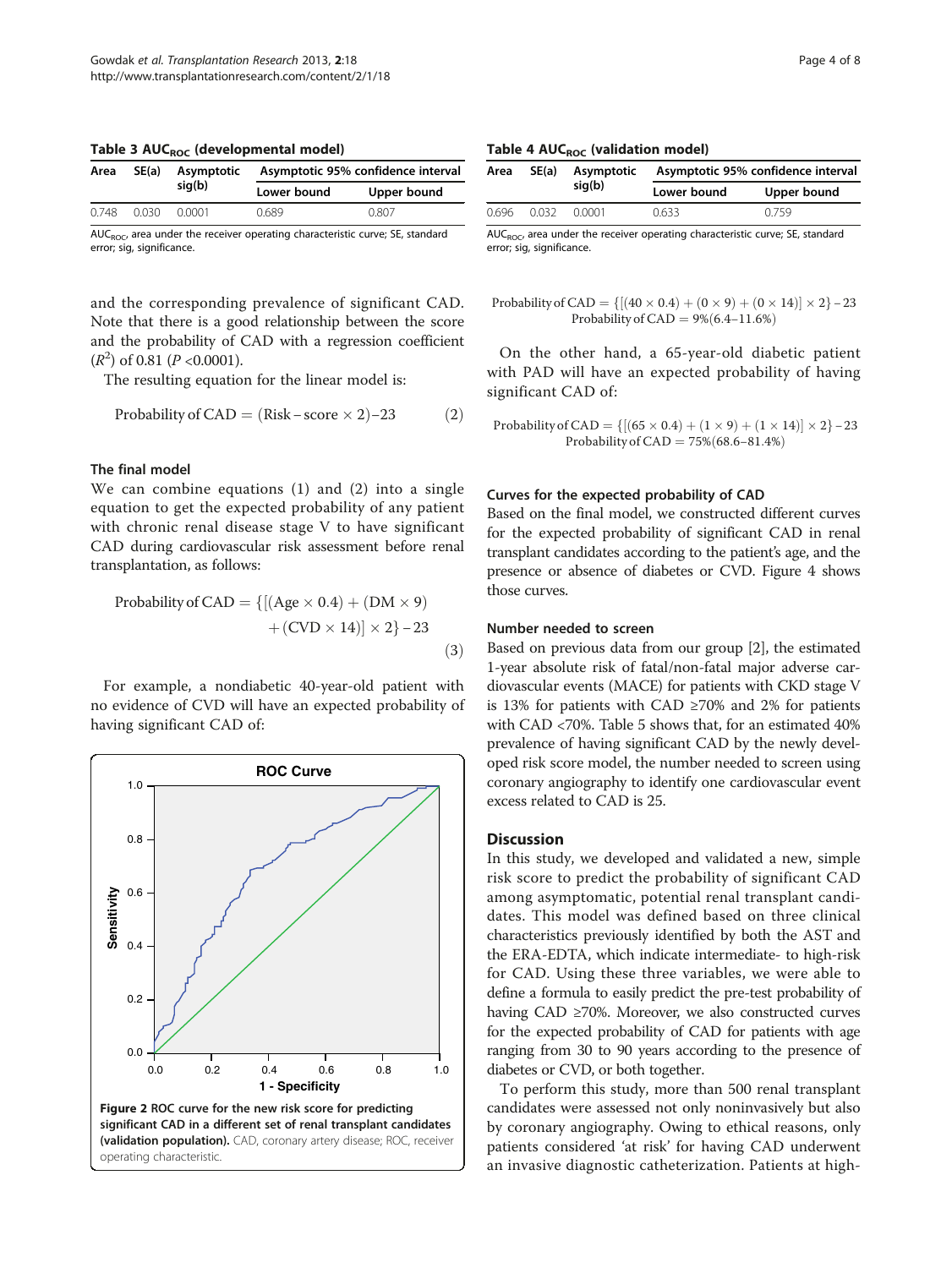<span id="page-4-0"></span>

risk comprised those with any of the clinical variables (age, diabetes, and CVD), and/or with symptoms or noninvasive testing suggestive of ischemic heart disease. Thus, it came as no surprise that the patients who were considered as high-risk by clinical criteria had such a high prevalence of CAD. For the same reason, all three characteristics entered our model with statistical significance. Despite this selection bias, the final model gave us the relative strength of each variable regarding the risk for CAD. We must emphasize that, in this model, CVD was not only confined (as originally proposed) to the presence of symptomatic CAD, history of a previous myocardial infarction, or signs/symptoms of heart failure. We took a more liberal approach, extending the diagnosis of CVD as a risk factor for CAD if any other extracardiac atherosclerotic disease was present, such as previous stroke or PAD. In previous work, we showed that in high-risk renal transplant candidates, not only were patients with diabetes or previous myocardial infarction at higher risk of significant CAD, but also patients with evidence of extracardiac atherosclerosis, such as PAD [\[14\]](#page-7-0).

Confirming the assumption that patients included in this study were really at high-risk for CAD, the overall prevalence of coronary stenosis ≥70% was 48.9%. Noteworthy is the fact that we were very strict concerning the diagnosis of CAD in the sense that only significant coronary stenosis was considered in this model. The reason for this approach versus one accepting less severe degrees of

stenosis is that we would like to identify those patients with coronary disease more likely to benefit from myocardial revascularization (either percutaneous or surgical) before renal transplantation, following the current guidelines for such an intervention [[15](#page-7-0)]. The identification of less significant CAD, although still related to cardiovascular events, would most likely prompt clinicians to start cardioprotective drugs, such as aspirin, β-blockers, and statins. Thus, our model was devised to seek patients in whom there would be a higher chance for significant CAD that might lead to pre-transplant myocardial revascularization.

The usefulness of a risk score model may be illustrated by the work of Ramanathan et al. [[5\]](#page-6-0) in which a smaller sample of 97 asymptomatic, diabetic patients with a mean age of 47 years underwent cardiac catheterization prior to renal transplantation. The authors found a 37% overall prevalence of any stenosis ≥70%, reaching 48% in patients with type II diabetes. Following the current guidelines, those patients should be referred for noninvasive testing, and then only if positive, an invasive diagnostic procedure would be recommended. We have previously shown that in 84 renal transplant candidates with diabetes, followed-up for a median of 24 months, cardiac scintigraphy failed to identify those at high-risk for future cardiovascular events [[16](#page-7-0)]. This is in agreement with the study by De Lima et al. [[2](#page-6-0)] in which 126 patients with CKD stage V on hemodialysis, followed for a mean of 26 months, the negative predictive value of a transient or fixed defect by SPECT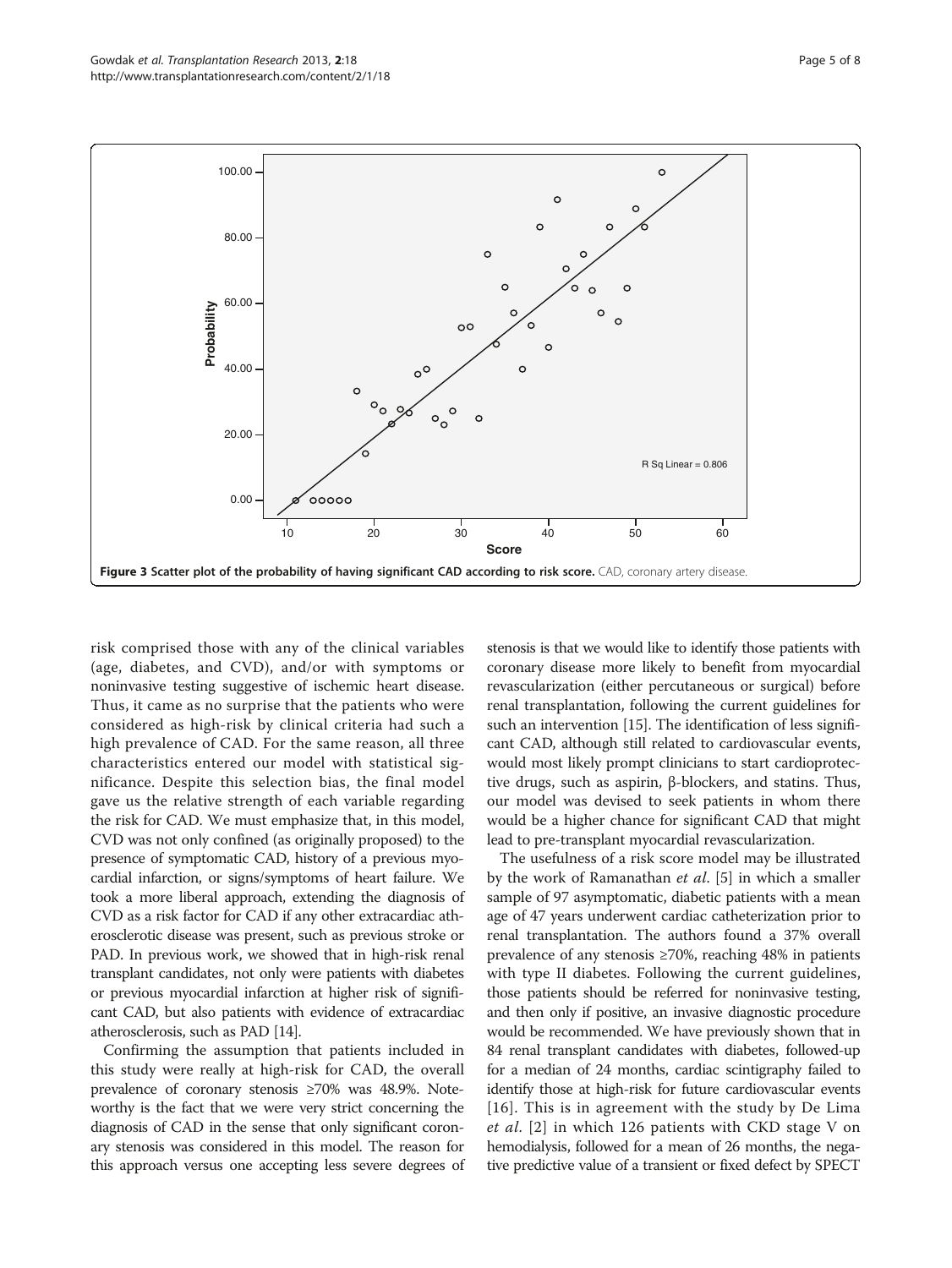<span id="page-5-0"></span>

was between 60% and 67% for the diagnosis of CAD; regarding cardiac events, coronary angiography was the best predictor compared with noninvasive testing.

A different approach when screening for significant CAD, specifically in patients with diabetic nephropathy is to perform routine invasive coronary angiography. In a small sample of 40 patients with CKD and type II diabetes, Gang et al. [\[17\]](#page-7-0) studied the value of dobutamine stress echocardiography in detection of CAD. Almost half of the patients had more than 70% lesion in at least one epicardial vessel on coronary angiography; despite its high prevalence, the sensitivity and specificity in identifying CAD was 47% and 95%, respectively, giving an accuracy of this ischemia imaging modality of 72%. The authors concluded that dobutamine stress echocardiography is a poor predictor of CAD in patients with type II diabetes being evaluated for renal transplantation and that coronary angiography should be part of the cardiovascular risk assessment in this population.

Another study by Witczak et al. [\[18](#page-7-0)], comprising 155 patients with a long history of diabetes and concomitant CKD stages IV or V, found coronary stenosis ≥50% in 69 patients (45%); this resulted in 39 patients being referred for myocardial revascularization (PCI = 17;  $CABG = 20$ ;  $PCI + CABG = 2$ ). Based on the high prevalence of significant CAD in this otherwise asymptomatic population and the high rate of myocardial revascularization procedures, the authors concluded and clearly stated that any patient with diabetic nephropathy, regardless of symptoms, should be screened for CAD with coronary angiography before transplantation. This approach was further justified by the demonstration made by the same group [[19](#page-7-0)] that CAD was not a risk factor for mortality in patients with diabetic nephropathy accepted for transplantation when medically treated and revascularized according to standard guidelines. Taken altogether, these data reinforce the paramount importance of a pre-transplant diagnosis of CAD.

Contrary to the latter view, Aalten et al. [[20](#page-7-0)] found that in high-risk asymptomatic renal transplant candidates undergoing routine non-invasive cardiac stress testing and coronary angiography only in those with positive results, there was no impact on the incidence of perioperative events and, therefore, they did not recommend such a strategy in all high-risk patients with end-stage renal disease before renal transplantation. As the authors themselves noted, their definition of a 'high-risk' patient was quite unique: patients with documented CAD (previous myocardial infarction, PCI, or CABG), for example, were in the same category as those with a body mass

Table 5 Number needed to screen to identify one cardiovascular event excess per year according to different estimated prevalence of significant CAD<sup>a</sup>

| <b>Prevalence of CAD</b><br>>70% estimated<br>by the risk score | Number of<br>patients with<br>CAD >70% | Number of<br>patients with<br>CAD <70% | Number of events in<br>patients with CAD<br>$\geq$ 70% (AR = 13%) | Number of events in<br>patients with CAD<br>$< 70\%$ (AR = 2%) | <b>Excess of events</b><br>in patients with<br>CAD >70% | Number needed to<br>screen to identify one<br>cardiovascular event |
|-----------------------------------------------------------------|----------------------------------------|----------------------------------------|-------------------------------------------------------------------|----------------------------------------------------------------|---------------------------------------------------------|--------------------------------------------------------------------|
| 5%                                                              |                                        | 95                                     | 0.65                                                              | 1.90                                                           | $-1.25$                                                 | N/A                                                                |
| 10%                                                             | 10                                     | 90                                     | 1.30                                                              | 1.80                                                           | $-0.50$                                                 | N/A                                                                |
| 15%                                                             | 15                                     | 85                                     | 1.95                                                              | 1.70                                                           | 0.25                                                    | 400                                                                |
| 20%                                                             | 20                                     | 80                                     | 2.60                                                              | 1.60                                                           | 1.00                                                    | 100                                                                |
| 25%                                                             | 25                                     | 75                                     | 3.25                                                              | 1.50                                                           | 1.75                                                    | 57                                                                 |
| 30%                                                             | 30                                     | 70                                     | 3.90                                                              | 1.40                                                           | 2.50                                                    | 40                                                                 |
| 35%                                                             | 35                                     | 65                                     | 4.55                                                              | 1.30                                                           | 3.25                                                    | 31                                                                 |
| 40%                                                             | 40                                     | 60                                     | 5.20                                                              | 1.20                                                           | 4.00                                                    | 25                                                                 |

<sup>a</sup>Based on 100 coronary angiographies. CAD, coronary artery disease; N/A, not applicable; AR, absolute risk.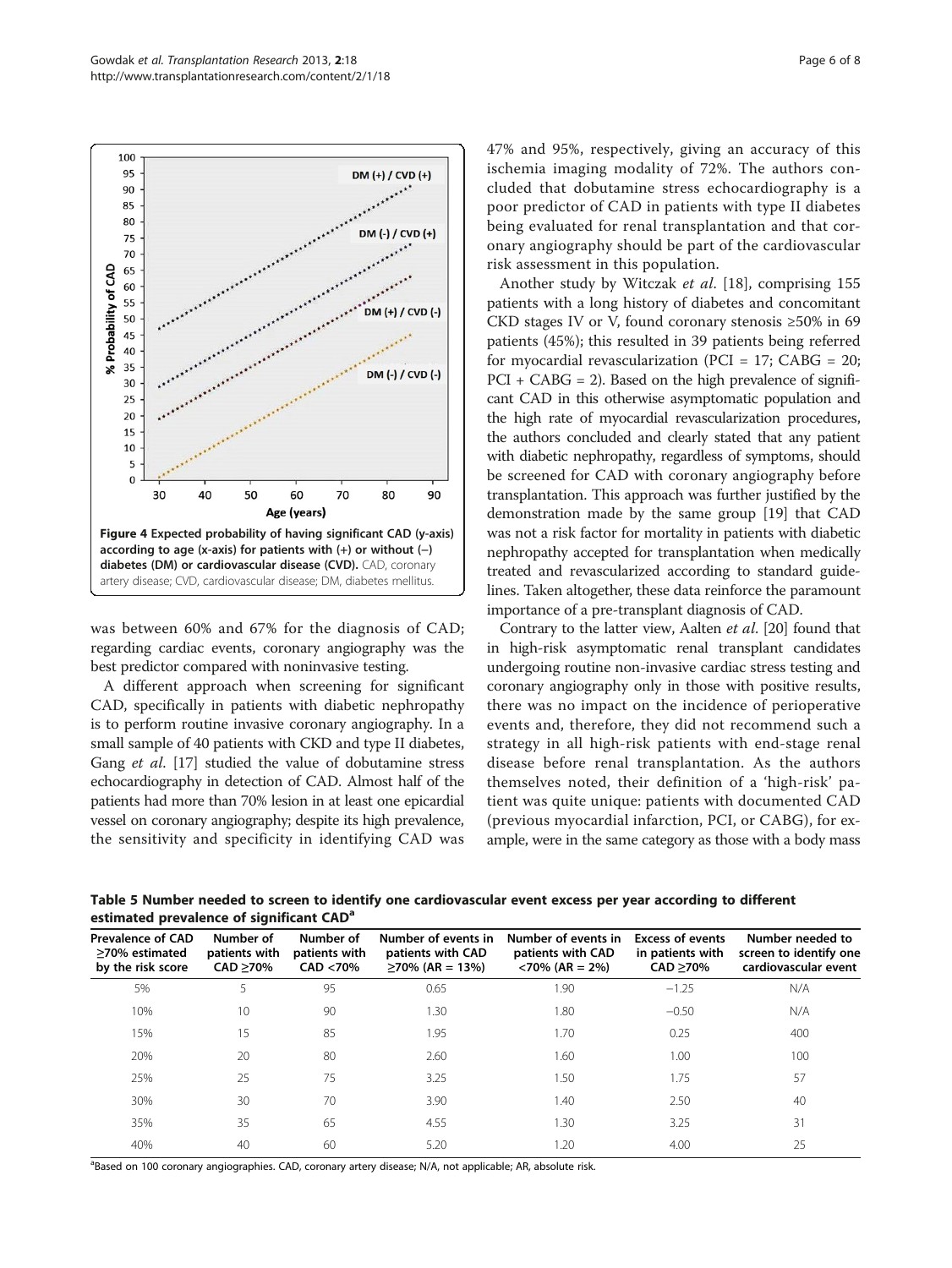<span id="page-6-0"></span>index (BMI) greater than 30 kg/m<sup>2</sup>. Moreover, although they did observe a reduction in the number of perioperative cardiac events in those previously screened for CAD compared to a historical, unscreened control group (3.8% versus 7.6%), due to the small number of patients in the trial that difference did not reach statistical significance. Finally, in our study, patients were censored by the time a kidney transplant or a cardiovascular event had occurred, or until the last available visit; this analysis permitted examination of the long-term incidence of events in patients with end-stage renal disease after the diagnosis of significant CAD is made, not restricted to the peritransplant period.

The application of a risk score model as developed in this study may allow clinicians to calculate the expected pre-test probability of having significant CAD on an individual basis and, afterwards, to pursue with no additional investigation at all, to refer patients to noninvasive testing, or to perform an invasive diagnostic procedure. We understand that the best way to address this issue should be by applying noninvasive testing (for instance, cardiac scintigraphy) and to determine its accuracy for the diagnosis of CAD in different pre-test probabilities of CAD. After that and based on the Bayes' theorem, we would be able to define low-, intermediate-, and high-risk score cut-off points for CAD. At the end, patients at both extremes of the pre-test probability (low/high) will have a very small benefit from noninvasive testing due to a higher rate of false positives in lowrisk patients, or due to a higher rate of false negatives in high-risk patients. Moreover, it will be of utmost importance to determine the relationship between the presence of significant CAD and the long-term occurrence of cardiovascular events. Such investigation is presently under way but until these data are provided, at present, it can be left to clinical discretion to perform invasive coronary angiography based on a pre-specified pre-test probability of any given renal transplant candidate to have significant CAD. Based on the number needed to screen to identify one cardiovascular event excess in patients with CAD, we recommend pursuing with coronary angiography if the estimated risk should be at least 40% by the new risk score model. In doing this, for each 25 coronary angiographies performed we would be able to identify one cardiovascular event related to CAD. We should stress that, regardless of the pre-test probability of CAD, if a patient has a clear indication for invasive coronary angiography due to symptoms or results of noninvasive testing suggestive of CAD, then the procedure must be carried on.

# Conclusions

We developed a simple clinical risk score to determine the pre-test probability of any renal transplant candidate of having significant CAD during cardiovascular risk assessment before a patient's inclusion on waiting lists. We must emphasize, however, that this score must only be applied to those individuals without an unequivocal indication for coronary angiography. This model aims to be a tool in helping those directly involved in the care of patients with end-stage renal disease being considered for transplantation in an attempt to reduce the rate of cardiovascular events that presently hampers the long-term prognosis of such patients.

#### Abbreviations

AST: American Society of Transplantation; AUC<sub>ROC</sub>: Area under the receiver operating characteristic curve; BMI: Body mass index; CABG: Coronary artery bypass grafting; CAD: Coronary artery disease; CKD: Chronic kidney disease; CVD: Cardiovascular disease; DAP: Diastolic arterial pressure; DM: Diabetes mellitus; ECG: Electrocardiography; ERA-EDTA: European Renal Association - European Dialysis and Transplant Association; LVEF: Left ventricular ejection fraction; MACE: Major adverse cardiovascular events; MI: Myocardial infarction; PAD: Peripheral artery disease; PCI: Percutaneous coronary intervention; ROC: Receiver operating characteristic; SAP: Systolic arterial pressure; SPECT: Single-photon emission computed tomography; TTE: Transthoracic echocardiography; USRDS: United States Renal Data System.

#### Competing interests

The authors declare that they have no competing interests.

#### Authors' contributions

All authors contributed equally to this work. All authors read and approved the final manuscript.

#### Acknowledgements

We thank Dr Alexandre da Costa Pereira MD PhD for technical assistance regarding the statistical analysis.

#### Author details

<sup>1</sup>Heart Institute (InCor), Hospital das Clínicas, University of São Paulo Medical School, Avenida Doutor Enéas de Carvalho Aguiar, 44, São Paulo 05403-000, Brazil. <sup>2</sup> Renal Transplant Unit, Hospital das Clínicas, University of São Paulo Medical School, Avenida Doutor Enéas de Carvalho Aguiar, 255, São Paulo 05403-000, Brazil.

#### Received: 16 January 2013 Accepted: 1 October 2013 Published: 1 November 2013

#### References

- Sarnak MJ, Levey AS, Schoolwerth AC, Coresh J, Culleton B, Hamm LL, McCullough PA, Kasiske BL, Kelepouris E, Klag MJ, Parfrey P, Pfeffer M, Raij L, Spinosa DJ, Wilson PW, American Heart Association Councils on Kidney in Cardiovascular Disease, High Blood Pressure Research, Clinical Cardiology, and Epidemiology and Prevention: Kidney disease as a risk factor for development of cardiovascular disease. A statement from the American Heart Association Councils on Kidney in Cardiovascular Disease, High Blood Pressure Research, Clinical Cardiology, and Epidemiology and Prevention. Circulation 2003, 108:2154–2169.
- 2. De Lima JJ, Sabbaga E, Vieira ML, De Paula FJ, Ianhez LE, Krieger EM, Ramires JA: Coronary angiography is the best predictor of events in renal transplant candidates compared with noninvasive testing. Hypertension 2003, 42:263–268.
- 3. Lentine KL, Hurst FP, Jindal RM, Villines TC, Kunz JS, Yuan CM, Hauptman PJ, Abbott KC: Cardiovascular risk assessment among potential kidney transplant candidates: approaches and controversies. Am J Kidney Dis 2010, 55:152–167.
- 4. Collins AJ, Foley RN, Chavers B, Gilbertson D, Herzog C, Johansen K, Kasiske B, Kutner N, Liu J, St Peter W, Guo H, Gustafson S, Heubner B, Lamb K, Li S, Li S, Peng Y, Qiu Y, Roberts T, Skeans M, Snyder J, Solid C, Thompson B, Wang C, Weinhandl E, Zaun D, Arko C, Chen SC, Daniels F, Ebben J, et al: US Renal Data System 2012 Annual Data Report. Am J Kidney Dis 2012, 59(1 Suppl 1):A7, e1–e420.
- 5. Ramanathan V, Goral S, Tanriover B, Feurer ID, Kazancioglu R, Shaffer D, Helderman JH: Screening asymptomatic diabetic patients for coronary artery disease prior to renal transplantation. Transplantation 2005, 79:1453–1458.